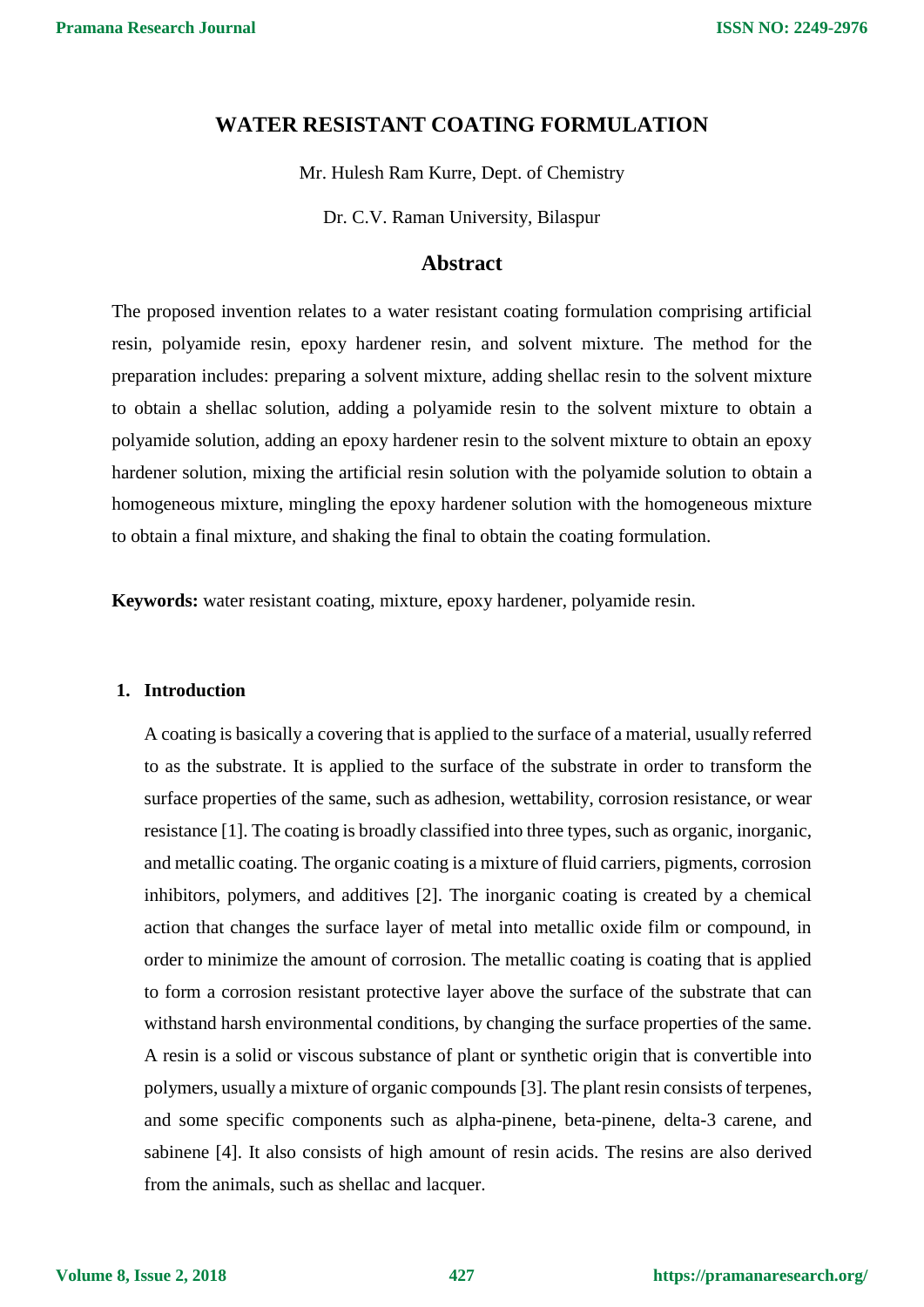### **2. Experiment**

The proposed invention relates to a water resistant coating formulation and a method thereof, to provide a biodegradable non- stick coating for the surface of a substrate to protect it from direct contact with environmental factors[6], such as sunlight, water, air etc The invention described herein discloses a water resistant coating formulation, comprising a) artificial as a natural resin, b) polyamide resin, c) epoxy hardener resin, and d) mixture of solvent. The solvent mixture consists of an aromatic and an aliphatic solvent [7]. The aromatic solvent is selected from a group consisting of xylene, toluene, and benzene [8]. The method of preparation of the water resistant coating formulation comprises of the following steps: step a. mixing xylene and butanol solvent at predefined temperature to obtain a solvent mixture, step b. adding weighed shellac resin to the prepared solvent mixture at predefined temperature to obtain a shellac solution, step c. adding weighed polyamide resin to the solvent mixture at predefined temperature to obtain a polyamide solution, step d. adding weighed epoxy hardener resin to the solvent mixture at predefined temperature to obtain an epoxy hardener solution, step e. mixing shellac solution with the polyamide solution and shaken at a predefined temperature to obtain a final product.

#### **3. Result and conclusion**

The formulation is prepared to protect the surface of the substrate from environmental factors, such as water, air, and sunlight etc. This artifical is naturally available resin, which is obtained from animal origin. It is less-toxic with no fumes, and also biodegradable in nature. It can be easily applied on the surface of the substrate to be coated.

#### **Reference**

[1] W. Zhang, Y. Hu, J. Ge, H. L. Jiang, and S. H. Yu, "A facile and general coating approach to moisture/water-resistant metal-organic frameworks with intact porosity," *J. Am. Chem. Soc.*, 2014.